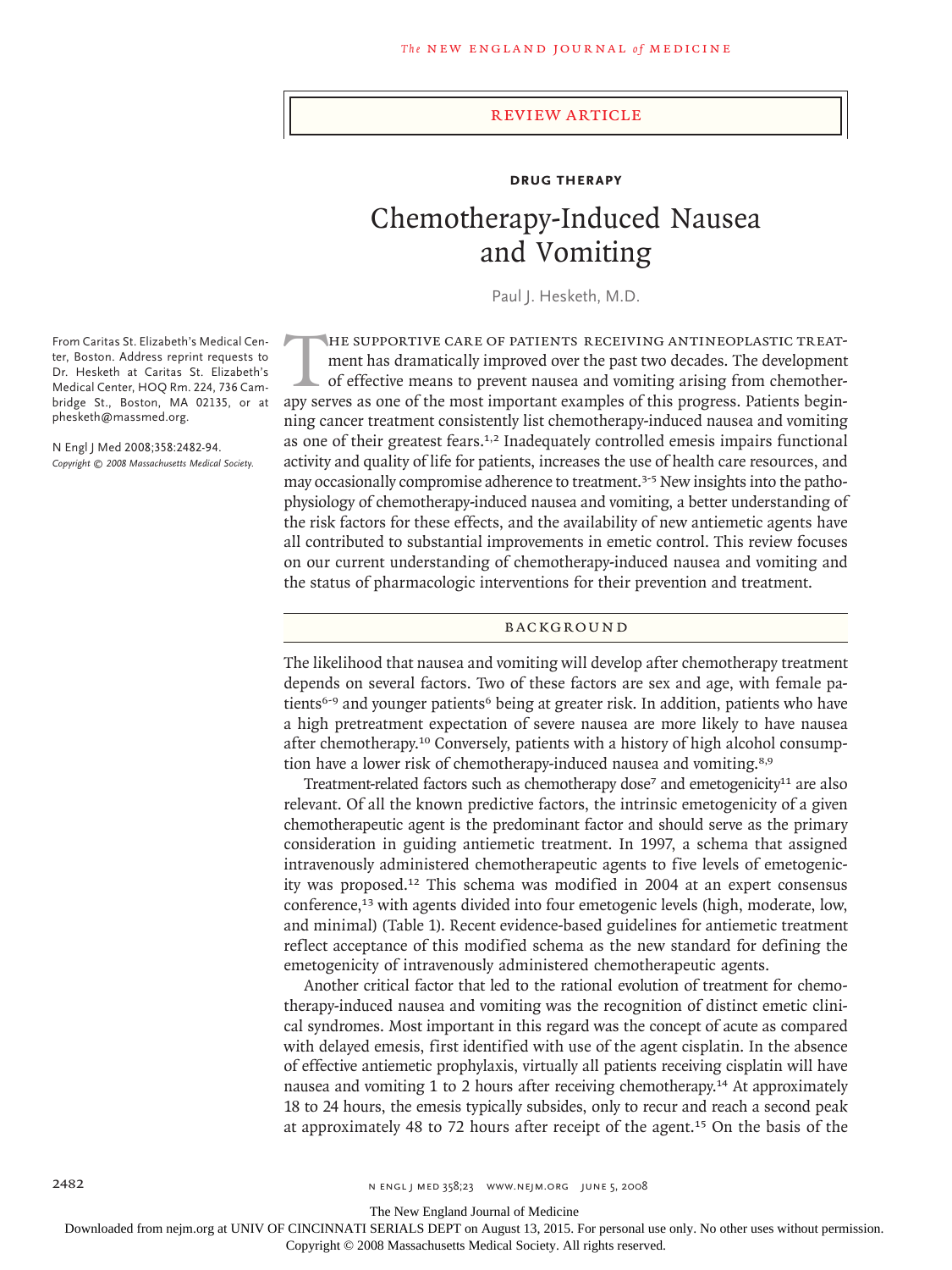#### drug ther apy

| Table 1. Emetogenic Levels of Intravenously Administered Antineoplastic Agents.*                                      |                                                                                                                                                                                                                                                                                                         |                                                                                                                                                                                                     |                                                                                                                         |  |  |  |
|-----------------------------------------------------------------------------------------------------------------------|---------------------------------------------------------------------------------------------------------------------------------------------------------------------------------------------------------------------------------------------------------------------------------------------------------|-----------------------------------------------------------------------------------------------------------------------------------------------------------------------------------------------------|-------------------------------------------------------------------------------------------------------------------------|--|--|--|
| Level 1<br>(minimal risk, <10%)                                                                                       | Level 2<br>(low risk, 10-30%)                                                                                                                                                                                                                                                                           | Level 3<br>(moderate risk, 31–90%)                                                                                                                                                                  | Level 4<br>(high risk, >90%)                                                                                            |  |  |  |
| Bevacizumab<br>Bleomycin<br><b>Busulfan</b><br>Cladribine<br>Fludarabine<br>Vinblastine<br>Vincristine<br>Vinorelbine | Bortezomib<br>Cetuximab<br>Cytarabine ( $\leq$ 100 mg/m <sup>2</sup><br>of body-surface area)<br>Docetaxel<br>Etoposide<br>Fluorouracil<br>Gemcitabine<br>Ixabepilone<br>Lapatinib<br>Methotrexate<br>Mitomycin<br>Mitoxantrone<br>Paclitaxel<br>Pemetrexed<br>Temsirolimus<br>Topotecan<br>Trastuzumab | Carboplatin<br>Cyclophosphamide<br>$(\leq1.5 \text{ g/m}^2)$<br>Cytarabine $(>l g/m2)$<br>Daunorubicin<br>Doxorubicin<br>Epirubicin<br>Idarubicin<br><b>Ifosfamide</b><br>Irinotecan<br>Oxaliplatin | Carmustine<br>Cisplatin<br>Cyclophosphamide<br>$(>1.5 \text{ g/m}^2)$<br>Dacarbazine<br>Mechlorethamine<br>Streptozocin |  |  |  |

\* Percentages indicate the risk of vomiting with intravenously administered antineoplastic agents in the absence of antiemetic prophylaxis.

cisplatin model, emesis occurring within the first 24 hours has been defined as acute, and emesis occurring more than 24 hours later as delayed.<sup>16</sup> A number of agents other than cisplatin, including cyclophosphamide, carboplatin, and the anthracyclines, can cause delayed emesis.17 Optimal preventive strategies for chemotherapy-induced nausea and vomiting depend on recognition of the intrinsic emetogenicity of a chemotherapeutic agent as well as an understanding its potential to induce acute or delayed emesis. The incidence of anticipatory emesis, a third emetic syndrome, has decreased in recent years. Anticipatory emesis represents a learned response conditioned by the severity and duration of previous emetic responses to chemotherapy.18 As strategies for controlling emesis have improved, the frequency of anticipatory emesis has decreased.

# Neuroph ysiol o gy OF CHEMOTHERAPY-INDUCED NAUSEA AND VOMITING

The vomiting reflex is present in many animal species, ranging from fish to higher mammals, and has been viewed from an evolutionary perspective as a protective mechanism against ingested toxins. The general mechanisms involved in this highly complex reflex have been elaborated in a number of reviews.19-21 In humans, the motor-reflex response of vomiting is often but not always preceded by an unpleasant sensation termed "nausea." There is debate about whether various characteristic behaviors observed in animals represent a "nausea equivalent." The central nervous system plays a critical role in the physiology of nausea and vomiting, serving as the primary site that receives and processes a variety of emetic stimuli. The central nervous system also plays a primary role in generating efferent signals which are sent to a number of organs and tissues in a process that eventually results in vomiting.<sup>22</sup>

#### **Mechanisms**

Some of the mechanisms through which chemotherapy induces nausea and vomiting have gradually become elucidated over the past 25 years. Three key components involving areas in the hindbrain and the abdominal vagal afferents have been identified (Fig. 1). Pioneering studies conducted by Wang and Borison nearly 60 years ago proposed the concept of a central site (vomiting center) located in the medulla that serves as a final common pathway for processing all afferent impulses that can initiate emesis.23 It is now thought that an anatomically discrete vomiting center is unlikely to exist.24 Rather, a number of loosely organized neuronal areas within the medulla probably interact to coordinate the emetic reflex.<sup>21,25</sup> The neurons coordinating the complex series of events that

The New England Journal of Medicine

Downloaded from nejm.org at UNIV OF CINCINNATI SERIALS DEPT on August 13, 2015. For personal use only. No other uses without permission.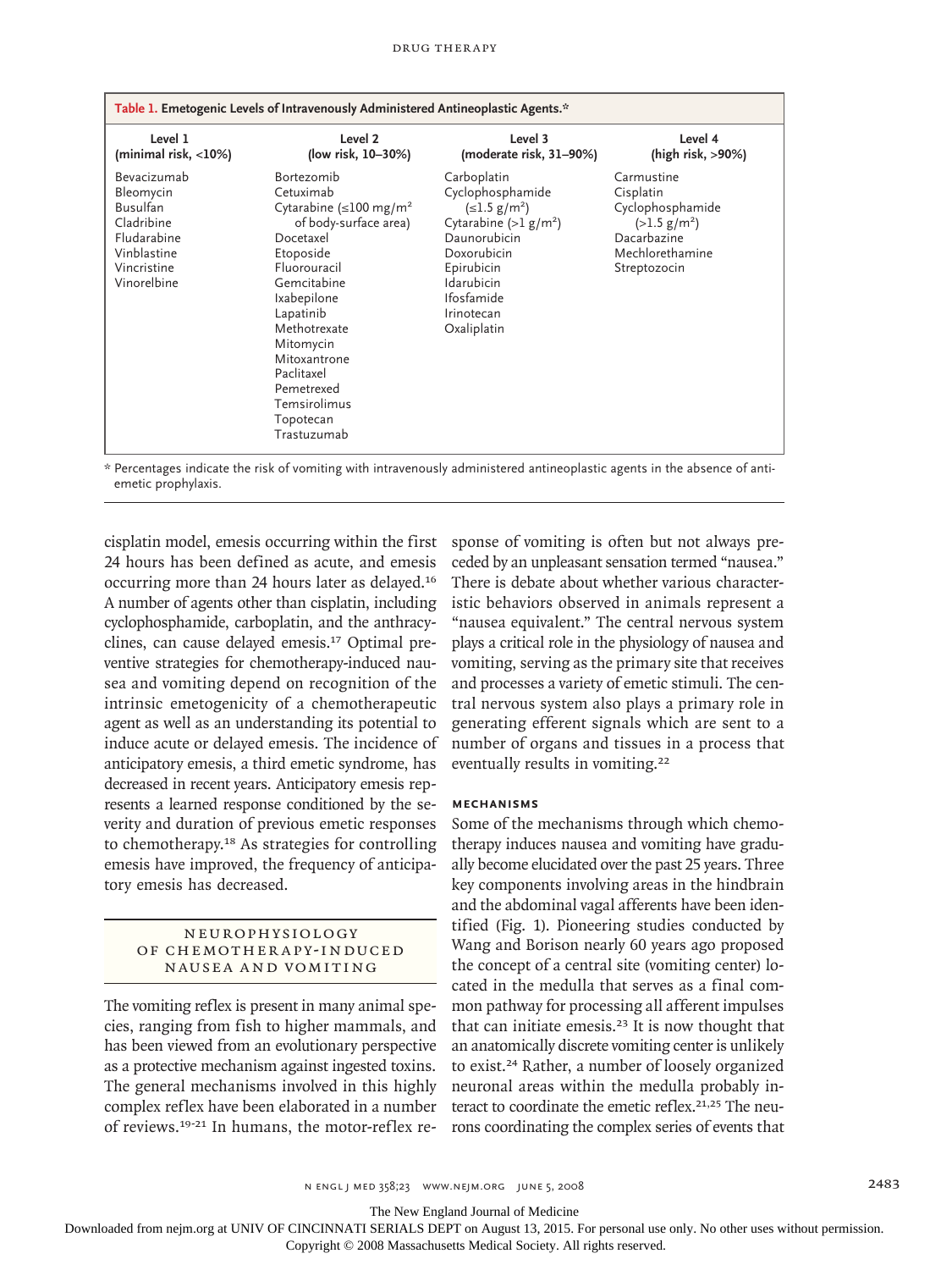occur during emesis have been termed the "central pattern generator."26,27

Studies conducted in laboratory animals provide evidence of the importance of two primary sources of afferent input to the key hindbrain areas that can initiate the emetic reflex after exposure to chemotherapy. Abdominal vagal afferents appear to have the greatest relevance for chemotherapy-induced nausea and vomiting.28 A variety of receptors, including 5-hydroxytryptamine,  $(5-HT<sub>2</sub>)$ , neurokinin-1, and cholecystokinin-1, are located on the terminal ends of the vagal afferents.29 These receptors lie in close proximity to enteroendocrine cells located in the gastrointestinal mucosa of the proximal small intestine, which contains a number of local mediators, such as 5-hydroxytryptamine (5-HT), substance P, and cholecystokinin. Antineoplastic agents, through either direct mucosal or blood-borne mechanisms, stimulate enteroendocrine cells to release mediators, which then bind to the appropriate receptors on the adjacent vagal fibers, leading to an afferent stimulus that terminates in the dorsal brain stem, primarily in the nucleus tractus solitarius, and subsequently activates the central pattern generator. Among the various local mediators, 5-HT, located in the enterochromaffin cells, is believed to play the most important role. At present, this vagal-dependent pathway is considered the primary mechanism by which most chemotherapeutic agents initiate acute emesis.

A second possible source of afferent input, identified by Borison and colleagues, is the area postrema, a circumventricular structure located at the caudal end of the fourth ventricle.30,31 Since the blood–brain barrier is relatively permeable in this region of the brain, the area postrema may be accessible to humoral stimuli in either blood or cerebrospinal fluid. The area postrema has commonly been termed a "chemoreceptor trigger zone."32 Studies in animal models have demonstrated that opioids and dopaminergic agonists can induce emesis when they bind to this site.<sup>33,34</sup> It is conceivable that gut-derived peptides and metabolites of chemotherapeutic agents also induce emesis in part through binding at this site. However, such potential mechanisms remain to be investigated in detail.

Other proposed sources of stimuli that result in chemotherapy-induced nausea and vomiting are centers of the higher central nervous system lo-

## **Figure 1 (facing page). Pathways by Which Chemotherapeutic Agents May Produce an Emetic Response.**

Antineoplastic agents may cause emesis through effects at a number of sites. The mechanism that is best supported by research involves an effect on the upper small intestine (bottom of figure). After the administration of chemotherapy, free radicals are generated, leading to localized exocytotic release of 5-hydroxytryptamine (5-HT) from the enterochromaffin cells; 5-HT then interacts with 5-hydroxytryptamine<sub>3</sub>  $(5-HT<sub>3</sub>)$  receptors on vagal afferent terminals in the wall of the bowel. Vagal afferent fibers project to the dorsal brain stem, primarily to the nucleus tractus solitarius (NTS), and, to a lesser extent, the area postrema (AP), the two parts of the brain referred to collectively here as the dorsal vagal complex. Receptors for a number of neurotransmitters with potentially important roles in the emetic response are present in the dorsal vagal complex. These include the neurokinin-1,  $5-HT<sub>3</sub>$ , and dopamine-2 receptors, which bind to substance P, 5-HT, and dopamine, respectively. Efferent fibers project from the dorsal vagal complex to the final effecter of the emetic reflex, the central pattern generator, which is an anatomically indistinct area occupying a more ventral location in the brain stem. Receptors for other locally released mediators, such as substance P, cholecystokinin, and prostaglandins, are also present on the vagal afferent terminals. However, the extent to which these mediators are involved at this peripheral site is unknown. Antineoplastic agents may also induce emesis through an interaction with the area postrema within the dorsal vagal complex. The area postrema is a circumventricular organ located at the caudal end of the floor of the fourth ventricle, which is accessible to blood and cerebrospinal fluid–borne emetic stimuli. Other potential sources of efferent input that result in emesis after chemotherapy include a number of structures in the temporal lobe, such as the amygdala. Evidence for this pathway is less well established than for other proposed sites of chemotherapeutic action.

cated in structures in the limbic forebrain, such as the amygdala.35-37

#### **Neurotransmitters**

Investigations over the past three decades have gradually elucidated the clinical significance of several neurotransmitters in the emetic process. The neurotransmitters dopamine, 5-HT, and substance P all appear to play important roles.<sup>22,38,39</sup> Early investigations focused on the dopamine  $D<sub>2</sub>$ receptors; dopaminergic antagonists such as the phenothiazines and butyrophenones were among the first agents with demonstrated antiemetic efficacy.<sup>40,41</sup>

2484 n engl j med 358;23 www.nejm.org june 5, 2008

The New England Journal of Medicine

Downloaded from nejm.org at UNIV OF CINCINNATI SERIALS DEPT on August 13, 2015. For personal use only. No other uses without permission.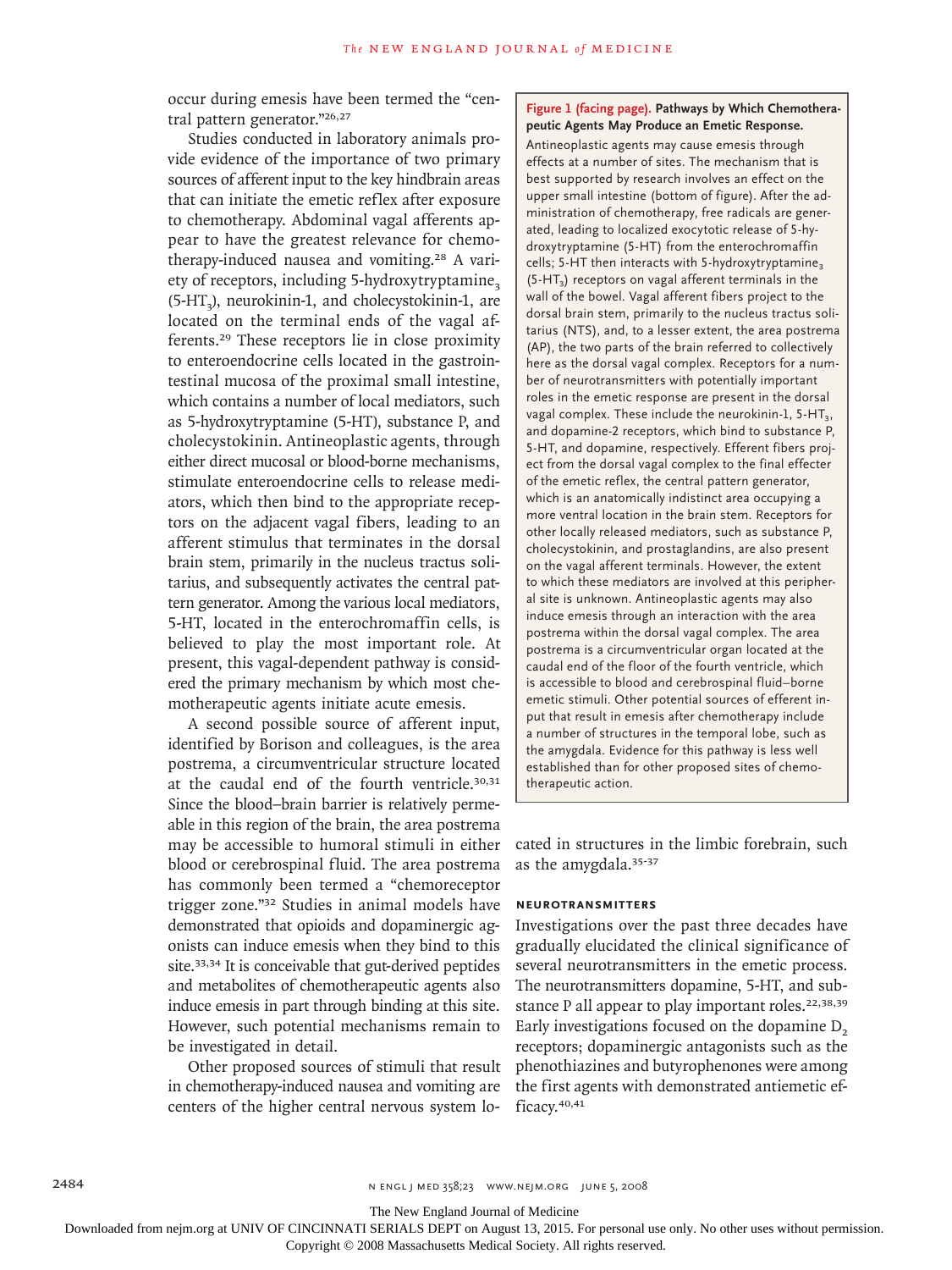

n engl j med 358;23 www.nejm.org june 5, 2008 1 2485

The New England Journal of Medicine

Ingelfinger Downloaded from nejm.org at UNIV OF CINCINNATI SERIALS DEPT on August 13, 2015. For personal use only. No other uses without permission.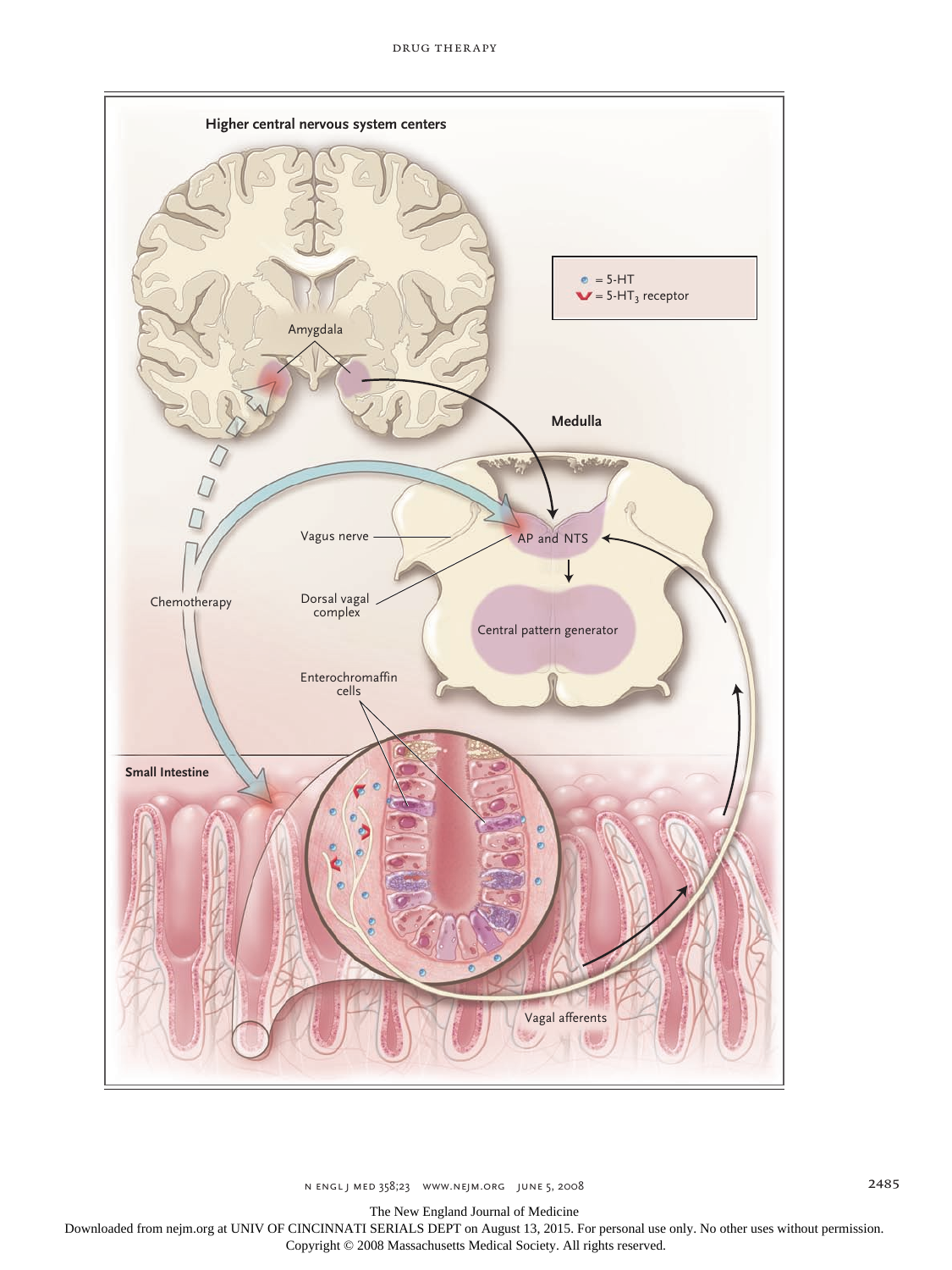In the past 20 years, one of the most important advances in research on chemotherapy-induced nausea and vomiting has been the recognition of the critical role played by 5-HT. Of the multiple 5-HT receptors identified to date, the  $5$ -HT<sub>3</sub> receptor appears to be most important in the acute phase of chemotherapy-induced nausea and vomiting.<sup>39,42</sup> Selective antagonists of the 5-HT<sub>3</sub> receptor are currently the single most effective class of antiemetics for the prevention of acute chemotherapy-induced nausea and vomiting. The  $5-HT<sub>3</sub>$  receptors are in both central locations (area postrema and nucleus tractus solitarius) and peripheral locations (vagal afferents) that are potentially relevant to chemotherapy-induced nausea and vomiting.43,44 Several lines of evidence suggest that antagonism of 5-HT binding to  $5-HT<sub>3</sub>$ receptors on vagal afferents constitutes the predominant mechanism by which the  $5-HT<sub>2</sub>$  antagonists exert their antiemetic effect.39,45

During the past two decades, multiple studies have suggested that substance P may also be a relevant neurotransmitter in chemotherapy-induced nausea and vomiting.46 It is a member of a group of peptides known as the tachykinins, which serve a number of regulatory functions.47 Three mammalian tachykinins have been isolated to date substance P, neurokinin A, and neurokinin B, which preferentially bind to the receptors neurokinin-1, neurokinin-2, and neurokinin-3, respectively.47,48 Neurokinin-1 receptors are widely distributed throughout the central nervous system, including the area postrema and the nucleus tractus solitarius, and are also found in peripheral sites such as the gastrointestinal tract.<sup>49</sup> Carpenter and colleagues demonstrated that administration of substance P to dogs could induce emesis.<sup>33</sup> Subsequent evaluation of a number of selective neurokinin-1–receptor antagonists in animal models revealed substantial antiemetic efficacy across a broad spectrum of emetic stimuli.50,51 There is evidence suggesting that the neurokinin-1 antagonists have a central site of action.52 Studies in ferrets have revealed that neurokinin-1 antagonists that cannot cross the blood–brain barrier are not effective in preventing cisplatin-induced emesis.<sup>52</sup> Although neurokinin-1 antagonists may have a peripheral site of action as well, experimental evidence in support of such a mechanism is lacking.

Endocannabinoids constitute a fourth class of neurotransmitters that appear to be relevant to chemotherapy-induced nausea and vomiting. Unlike dopamine, 5-hydroxytryptamine, and substance P, which have a proemetic role, the endogenous cannabinoids exert an agonistic antiemetic effect. A number of clinical trials have shown that synthetic cannabinoids have antiemetic efficacy in patients with chemotherapy-induced nausea and vomiting.<sup>53</sup>

# ANTIEMETIC AGENTS

A wide variety of antiemetic agents are available for the prevention and treatment of chemotherapy-induced nausea and vomiting. These agents can be classified according to the therapeutic index of their usefulness as high (Table 2) or low (Table 3).

# **Agents with a High Therapeutic Index** *5-HT3 Antagonists*

The introduction of selective  $5-HT_3$ –receptor antagonists in the early 1990s revolutionized the management of chemotherapy-induced nausea and vomiting. Currently, five 5-HT<sub>2</sub> antagonists are widely available: ondansetron (Zofran, Glaxo-SmithKline), granisetron (Kytril, Roche), dolasetron (Anzemet, Sanofi-Aventis), tropisetron (Navoban, Novartis), and a more recently introduced agent, palonosetron (Aloxi, MGI Pharma). These drugs form the cornerstone of prophylactic therapy for chemotherapy with moderate to high emetic potential. Multiple prospective, randomized trials have demonstrated the therapeutic equivalence of the four older  $5-HT_3$  antagonists, a finding supported by a number of meta-analyses.<sup>54-56</sup> As a class, these agents have few adverse effects of their own and no limiting toxicity at typical doses. The most common adverse events include mild headache, transient elevation of hepatic aminotransferase levels, and constipation. Single-dose daily schedules are similar in efficacy to multipledose daily schedules, and at the approved doses, the oral formulation is therapeutically equivalent to the intravenous route of administration.<sup>13,57</sup> Clinical trials with the older  $5-HT<sub>3</sub>$  antagonists (e.g., granisetron, ondansetron), have shown much lower efficacy for the delayed type of chemotherapy-induced nausea and vomiting as compared with the acute type. These agents appear to have little activity when used to prevent delayed emesis induced by cisplatin and only modest activity when used to prevent delayed emesis induced by moderately emetogenic chemotherapy.<sup>58</sup>

In 2003, a new 5-HT<sub>3</sub> antagonist, palonosetron, was approved by the Food and Drug Administra-

The New England Journal of Medicine

Downloaded from nejm.org at UNIV OF CINCINNATI SERIALS DEPT on August 13, 2015. For personal use only. No other uses without permission.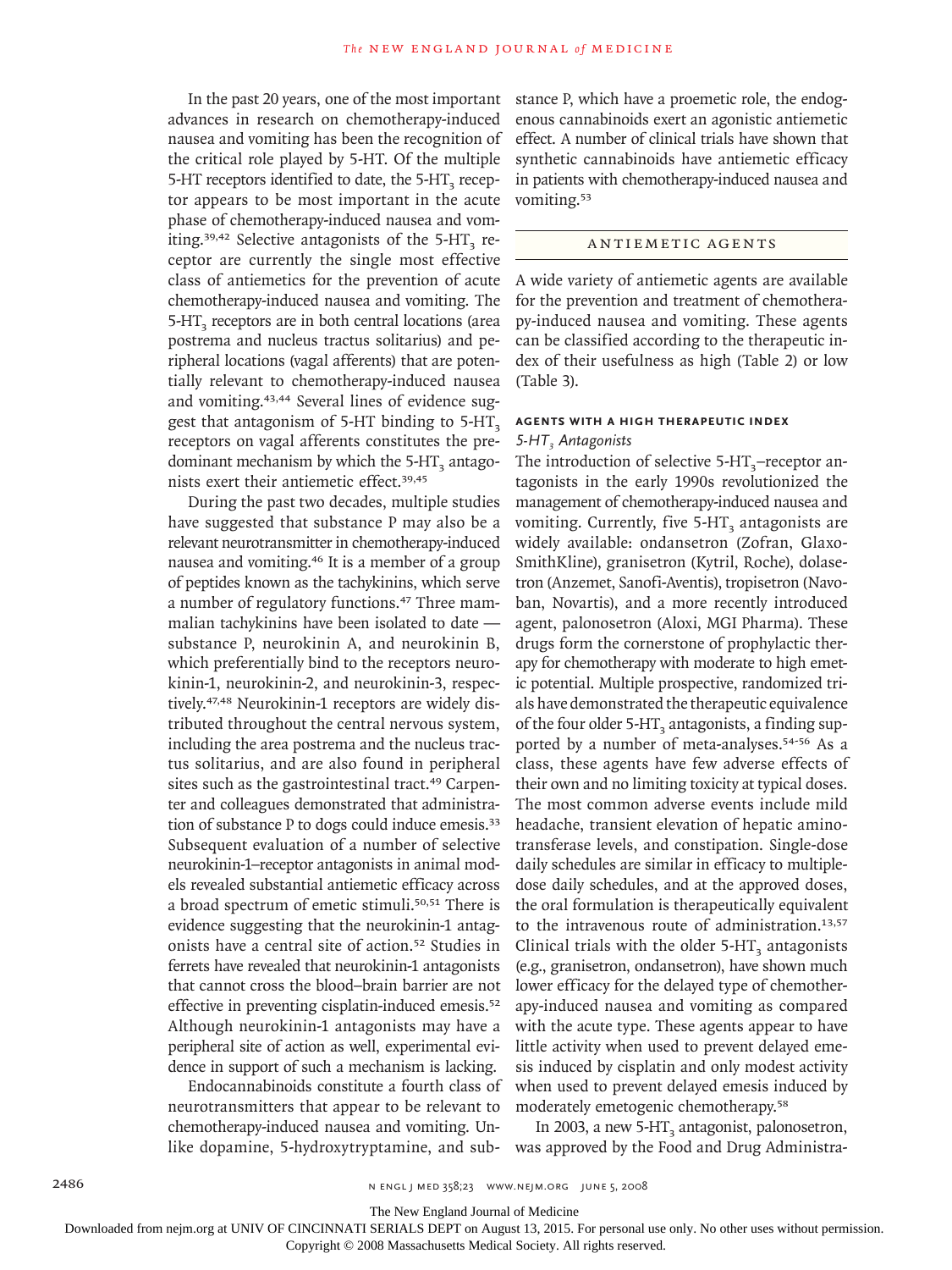| Table 2. Doses and Schedules of Antiemetic Agents with a High Therapeutic Index.*         |                                                                                                |                                                                                                                       |  |  |  |  |
|-------------------------------------------------------------------------------------------|------------------------------------------------------------------------------------------------|-----------------------------------------------------------------------------------------------------------------------|--|--|--|--|
| Drug                                                                                      | Dose                                                                                           |                                                                                                                       |  |  |  |  |
|                                                                                           | Before Chemotherapy (day 1)                                                                    | After Chemotherapy                                                                                                    |  |  |  |  |
| Dolasetron (Anzemet, Sanofi-Aventis)                                                      | Intravenous dose: 100 mg or 1.8 mg/kg<br>of body weight; oral dose: 100 mg                     | Oral dose: 100 mg on days 2 and 3 for MEC<br>with potential for delayed emesis                                        |  |  |  |  |
| Granisetron (Kytril, Roche)                                                               | Intravenous dose: 1 mg or 0.01 mg/kg; oral<br>dose: 2 mg                                       | Oral dose: 1 mg twice daily on days 2 and 3<br>for MEC with potential for delayed<br>emesis                           |  |  |  |  |
| Ondansetron (Zofran, GlaxoSmithKline)                                                     | Intravenous dose: 8 mg or 0.15 mg/kg;<br>oral dose: 24 mg for HEC, 8 mg twice<br>daily for MEC | Oral dose: 8 mg twice daily on days 2 and 3<br>for MEC with potential for delayed<br>emesis                           |  |  |  |  |
| Palonosetron (Aloxi, MGI Pharma)                                                          | Intravenous dose: 0.25 mg                                                                      |                                                                                                                       |  |  |  |  |
| Tropisetron (Navoban, Novartis)                                                           | Intravenous dose: 5 mg; oral dose: 5 mg                                                        | Oral dose: 5 mg on days 2 and 3 for MEC<br>with potential for delayed emesis                                          |  |  |  |  |
| Dexamethasone                                                                             |                                                                                                |                                                                                                                       |  |  |  |  |
| With aprepitant or fosaprepitant                                                          | Intravenous dose: 12 mg; oral dose: 12 mg                                                      | Oral dose: 8 mg on days 2-4 for HEC, 8 mg<br>on days 2 and 3 for MEC with potential<br>for delayed emesis             |  |  |  |  |
| Without aprepitant or fosaprepitant                                                       | Intravenous dose: 20 mg for HEC, 8 mg<br>for MEC; oral dose: 20 mg for HEC,<br>8 mg for MEC    | Oral dose: 8 mg twice daily on days 2-4 for<br>HEC, 8 mg on days 2 and 3 for MEC<br>with potential for delayed emesis |  |  |  |  |
| Fosaprepitant (Emend [for injection], Merck)                                              | Intravenous dose: 115 mg                                                                       | Oral dose: 80 mg on days 2 and 3                                                                                      |  |  |  |  |
| Aprepitant (Emend [capsules], Merck)                                                      | Oral dose: 125 mg                                                                              | Oral dose: 80 mg on days 2 and 3                                                                                      |  |  |  |  |
| * HEC denotes highly emetogenic chemotherapy, and MEC moderately emetogenic chemotherapy. |                                                                                                |                                                                                                                       |  |  |  |  |

tion (FDA). It differs from the older  $5-HT<sub>3</sub>$  antagonists in its prolonged half-life (approximately 40 hours) and its substantially greater binding affinity for the  $5-HT<sub>3</sub>$  receptor.<sup>59</sup> Three randomized, prospective trials have compared the use of a single intravenous dose of palonosetron before chemotherapy with the use of an older 5-HT3 antagonist. Two trials involving patients receiving moderately emetogenic chemotherapy compared palonosetron with either ondansetron<sup>60</sup> or dolasetron.<sup>61</sup> In a third trial, with patients receiving highly emetogenic chemotherapy, palonosetron was compared with ondansetron.62 All three trials were designed as noninferiority trials and met their primary end point of complete response (no vomiting and no rescue medication required). Palonosetron was superior to the comparators for some secondary end points in the trials conducted with moderately emetogenic chemotherapy.<sup>60,61</sup> These studies indicate that palonosetron is a potent  $5-HT<sub>3</sub>$  antagonist that compares favorably with the older  $5-HT<sub>3</sub>$  antagonists in terms of effectiveness and safety. Should palonosetron be considered the preferred  $5-HT<sub>3</sub>$  antagonist? The answer awaits completion of prospective trials designed to demonstrate the superiority of palonosetron when used according to evidence-based guidelines

incorporating other appropriate classes of antiemetics and multiple doses of the shorter-acting agents.

# *Neurokinin-1–Receptor Antagonists*

The neurokinin-1–receptor antagonists represent the newest class of antiemetic agents that are effective for the prevention of chemotherapy-induced nausea and vomiting. Aprepitant (Emend, Merck), approved by the FDA in 2003 in an oral formulation, was the first available agent in this class.

Two prospective phase 3 trials conducted with highly emetogenic chemotherapy led to the approval of aprepitant.63,64 Both trials, of identical design, compared the three-drug combination of ondansetron, dexamethasone, and aprepitant, all administered before chemotherapy, with ondansetron and dexamethasone alone. In the investigational-treatment group, aprepitant was continued along with dexamethasone. In the standard-treatment group, dexamethasone alone was continued. Significantly better control of emesis was noted during the 5-day study period in both trials in the group that received aprepitant. The magnitude of the benefit (an approximate 50% reduction in the risk of emesis or need for rescue medications) established aprepitant as an important component

The New England Journal of Medicine

Downloaded from nejm.org at UNIV OF CINCINNATI SERIALS DEPT on August 13, 2015. For personal use only. No other uses without permission.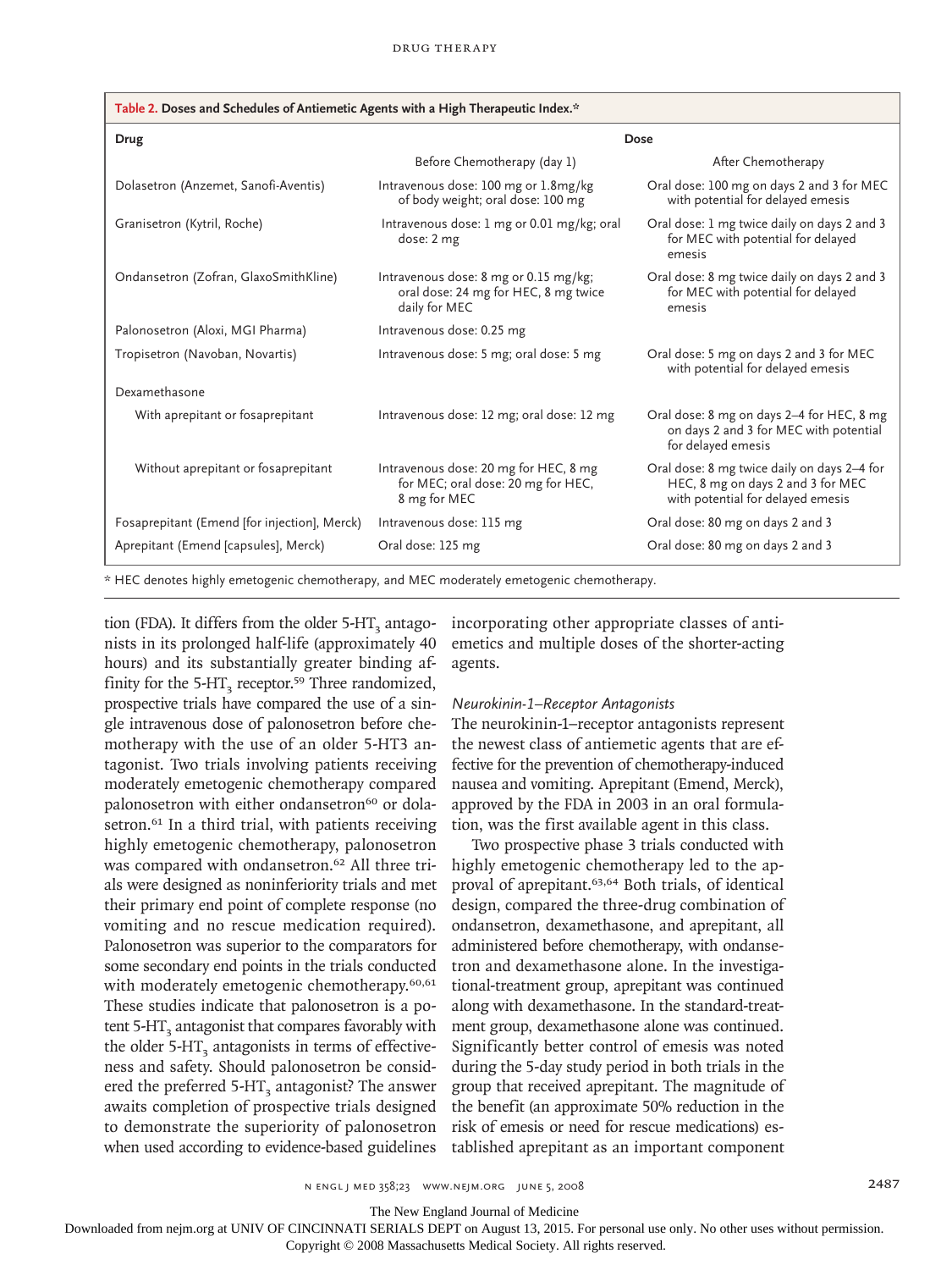| Table 3. Doses and Schedules of Antiemetic Agents with a Low Therapeutic Index. |                                                                            |                                                                                                        |  |  |  |  |
|---------------------------------------------------------------------------------|----------------------------------------------------------------------------|--------------------------------------------------------------------------------------------------------|--|--|--|--|
| Drug                                                                            | Dose                                                                       |                                                                                                        |  |  |  |  |
|                                                                                 | Before Chemotherapy (day 1)                                                | After Chemotherapy                                                                                     |  |  |  |  |
| Metoclopramide (Reglan,<br>Baxter and Alaven)                                   | Intravenous dose: 1–2 mg/kg of body<br>weight*                             | Intravenous dose: 1-2 mg/kg 2 hr after<br>chemotherapy; oral dose: 0.5 mg/kg<br>every 6 hr on days 2-4 |  |  |  |  |
| Prochlorperazine (Compazine,<br>GlaxoSmithKline)                                | Intravenous dose: 5-10 mg; oral dose:<br>$5-10$ mg                         | Oral dose: 5-10 mg every 6 hr as needed                                                                |  |  |  |  |
| Dronabinol (Marinol, Solvay)                                                    | Oral dose: 5 mg/m <sup>2</sup> of body-surface area                        | Oral dose: 5 mg/m <sup>2</sup> every 2-4 hr as needed                                                  |  |  |  |  |
| Nabilone (Cesamet, Valeant)                                                     | Oral dose: 1-2 mg                                                          | Oral dose: 1-2 mg twice daily or as needed                                                             |  |  |  |  |
| Olanzapine (Zyprexa, Eli Lilly)                                                 | Oral dose: 5 mg daily for 2 days preceding<br>chemotherapy; 10 mg on day 1 | Oral dose: 10 mg on days 2-4                                                                           |  |  |  |  |

\* This dose is for use only in patients who cannot tolerate or do not have a response to 5-HT<sub>3</sub>–receptor antagonists, dexamethasone, and aprepitant, given the risk of adverse neurologic events with this higher dose of metoclopramide.

of antiemetic management strategies for highly emetogenic chemotherapy. A subsequent phase 3 trial had an identical design, with the exception that the standard-treatment group received a daily dose of ondansetron as well as dexamethasone on days 2 through 4 after treatment with highly emetogenic chemotherapy.65 Superior control of emesis was again observed in the aprepitant group during the 5-day study period.

A single phase 3 trial evaluated the use of aprepitant with moderately emetogenic chemotherapy in 866 patients with breast cancer (99% of whom were women).<sup>66</sup> The patients were scheduled for treatment with an anthracycline and cyclophosphamide and received either a combination of aprepitant, ondansetron, and dexamethasone given before chemotherapy on day 1, followed by aprepitant alone on days 2 and 3, or a combination of ondansetron and dexamethasone on day 1, followed by ondansetron alone on days 2 and 3. There was a significantly higher rate of complete response (no vomiting or need for antiemetic rescue) during the 5-day study period in the aprepitant group than in the control group (51% vs. 42%).

Three of the phase 3 trials also assessed the outcome over multiple cycles of treatment.63,64,66 In each trial, better sustained antiemetic protection was observed in the aprepitant group than in the control group.67,68 The most common adverse effects were fatigue or asthenia, hiccups, and dyspepsia.

Aprepitant has a complex metabolism. In vitro studies using human liver microsomes have shown that aprepitant is metabolized primarily through the cytochrome P-450 3A4 pathway, with minor metabolism by cytochrome P-450 1A2 and cytochrome P-450 2C9.69 Aprepitant is also a moderate inhibitor and inducer of the cytochrome P-450 3A4 pathway. This information is relevant when it is administered with corticosteroids, which are also metabolized through the cytochrome P-450 3A4 pathway. Coadministration of aprepitant and dexamethasone increases the plasma concentrations of dexamethasone.70 A substantial number of antineoplastic agents are metabolized through the cytochrome P-450 3A4 pathway, raising the possibility of increased toxicity when these agents are administered with aprepitant. To date, no evidence of a clinically important interaction between aprepitant and any antineoplastic agent has been noted.63,64,71,72 Aprepitant is also a weak inducer of the cytochrome P-450 2C9 pathway, through which warfarin and other medications are metabolized. Indeed, it has been reported that the international normalized ratio decreased by 15% in patients receiving warfarin and aprepitant concurrently.73 In early 2008, regulatory approval was granted in the European Union and the United States for an intravenously administered neurokinin-1-receptor antagonist. Fosaprepitant (Emend, Merck) is a water-soluble phosphoryl prodrug for aprepitant that is converted to aprepitant within 30 minutes after intravenous administration.

#### *Corticosteroids*

Corticosteroids were first shown to be effective antiemetic agents more than 25 years ago.74 They can be effective when administered as a single agent in patients receiving chemotherapy of low emetic potential. Corticosteroids are most beneficial, however, when used in combination with other antiemetic agents. This has been well demonstrated when corticosteroids have been used in

2488 n engl j med 358;23 www.nejm.org june 5, 2008

The New England Journal of Medicine

Downloaded from nejm.org at UNIV OF CINCINNATI SERIALS DEPT on August 13, 2015. For personal use only. No other uses without permission.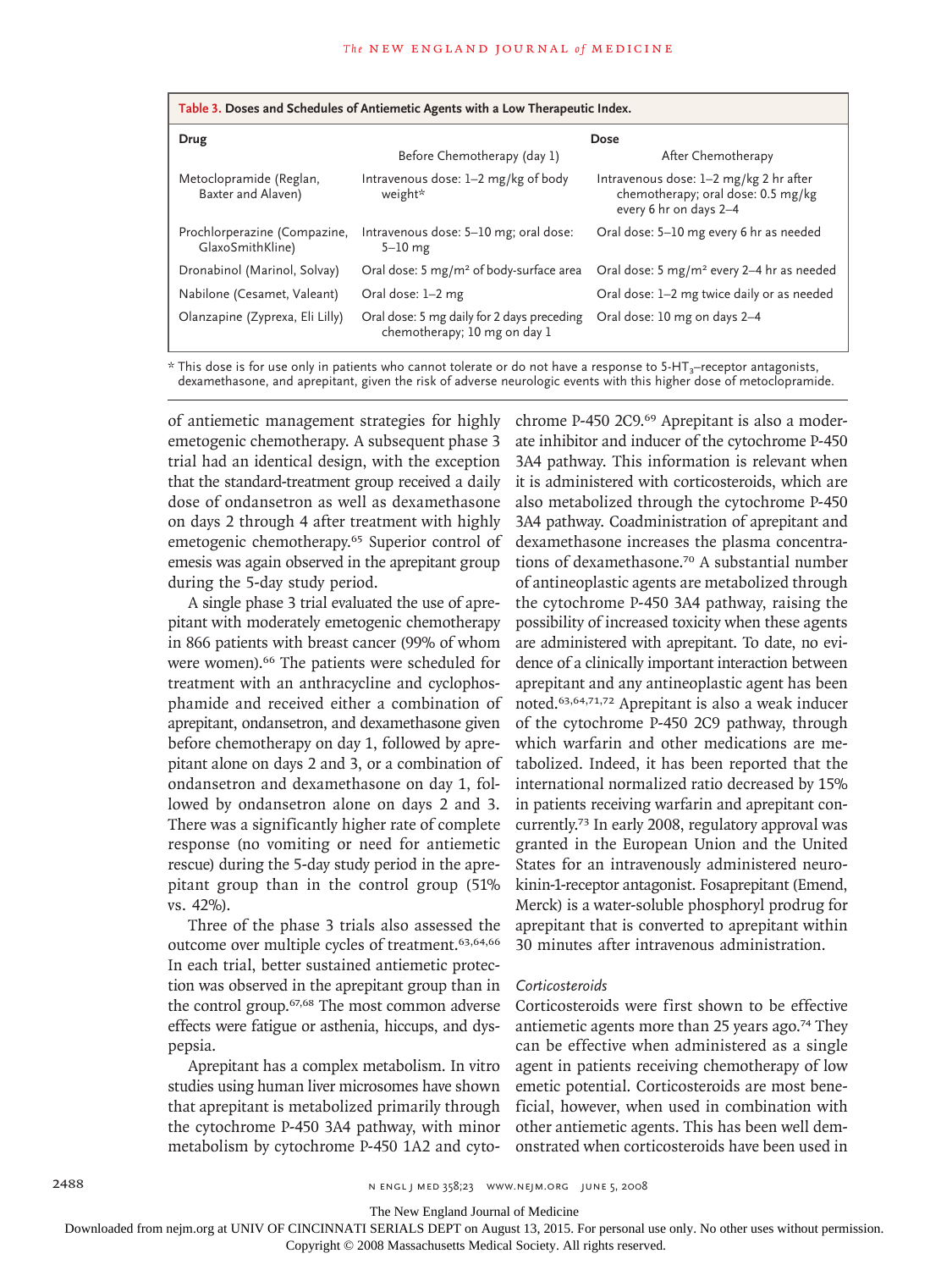combination with the  $5-HT_3$ –receptor antagonists.75-77 Corticosteroids are effective for both acute and delayed emesis.78 Relatively little is known about the site or mechanism of action of corticosteroids as compared with the  $5-HT<sub>3</sub>$  antagonists and neurokinin-1 antagonists. Many types of corticosteroids have been used as antiemetic agents. The widest experience has been reported with dexamethasone and methylprednisolone. Dose-ranging studies have been performed with highly and moderately emetogenic chemotherapy to determine the optimal prechemotherapy dose of dexamethasone (Table 2)<sup>79,80</sup>; however, dose-ranging data for delayed emesis are lacking. When corticosteroids are administered with the moderate cytochrome P-450 3A4 inhibitor aprepitant, doses should be reduced by approximately 50% (Table 2). The only exception would be cases in which corticosteroids constitute part of the antineoplastic regimen. In those instances, therapeutic corticosteroid doses should not be attenuated.

#### **Agents with a Low Therapeutic Index**

A number of agents, including metoclopramide, butyrophenones, phenothiazines, cannabinoids, and olanzapine, are included among antiemetic agents with a lower therapeutic index (Table 3). These drugs are generally characterized by lower efficacy and a greater potential for adverse effects, as compared with the agents with a high therapeutic index. In addition, the clinical database supporting their use is less robust. The phenothiazines constitute the oldest and most widely used agents in this category. They are appropriate for use as primary prophylaxis in patients receiving chemotherapy with a low emetogenic potential or for use as a salvage agent for patients in whom breakthrough emesis is developing. Metoclopramide, at standard doses, and the butyrophenones, like the phenothiazines, are also dopaminergic D<sub>2</sub> antagonists and have a similar spectrum of use.81,82 The efficacy of metoclopramide improves with increasing doses, probably because of its capacity to inhibit 5-HT<sub>2</sub> receptors at higher blood concentrations.83 The synthetic cannabinoids nabilone and dronabinol have also been shown to have antiemetic efficacy, especially for chemotherapy with lowto-moderate emetic potential<sup>53</sup>; adverse effects such as postural hypotension and dysphoria limit their usefulness. Olanzapine, which antagonizes several neurotransmitter receptors, including dopamine and 5-HT receptors, has been shown in two phase 2 trials to be effective in preventing both acute and delayed chemotherapy-induced nausea and vomiting.84,85 Information on the comparative efficacy of this agent with other antiemetics or on its use in combination with aprepitant is not available.

Benzodiazepines are another class of agents that may be helpful in some situations. Although benzodiazepines have modest antiemetic efficacy, their antianxiety properties can be useful in some settings.<sup>86,87</sup> The most commonly used agent in the class is lorazepam, which is helpful in the prevention and treatment of anticipatory emesis and as an adjunct to other antiemetic agents when first-line agents fail.

# MANAGEMENT OF CHEMOTHERAPY-INDUCED NAUSEA AND VOMITING

The introduction of  $5-HT<sub>3</sub>$  antagonists approximately 20 years ago led to an unprecedented increase in clinical trials evaluating chemotherapy-induced nausea and vomiting. This was an important stimulus behind efforts to standardize the methods for evaluating new approaches to treating the problem.88 As a consequence, a relative abundance of data from well-designed, methodologically sound clinical trials is available to guide treatment decisions for acute and, to a lesser extent, delayed nausea and vomiting arising from intravenously administered chemotherapy. A number of professional oncology groups have analyzed the data and developed evidence-based treatment recommendations. Four groups (the Multinational Association of Supportive Care in Cancer, the American Society of Clinical Oncology, the National Comprehensive Cancer Network, and the European Society for Medical Oncology) have recently published updated antiemetic guidelines.<sup>13,57,89,90</sup> There is broad agreement among these groups on most key issues. The treatment recommendations that follow reflect a composite of the consensus recommendations of these groups.

# **Single-Day Chemotherapy**

Chemotherapy used in the treatment of most nonhematologic and some hematologic cancers is most frequently administered intravenously over the course of a single day. This is also the setting in which clinical data on the use of antiemetic agents are most abundant. The fundamental principle that should guide decisions about antiemetic treatment is that complete prevention of nausea and vomit-

The New England Journal of Medicine

Downloaded from nejm.org at UNIV OF CINCINNATI SERIALS DEPT on August 13, 2015. For personal use only. No other uses without permission.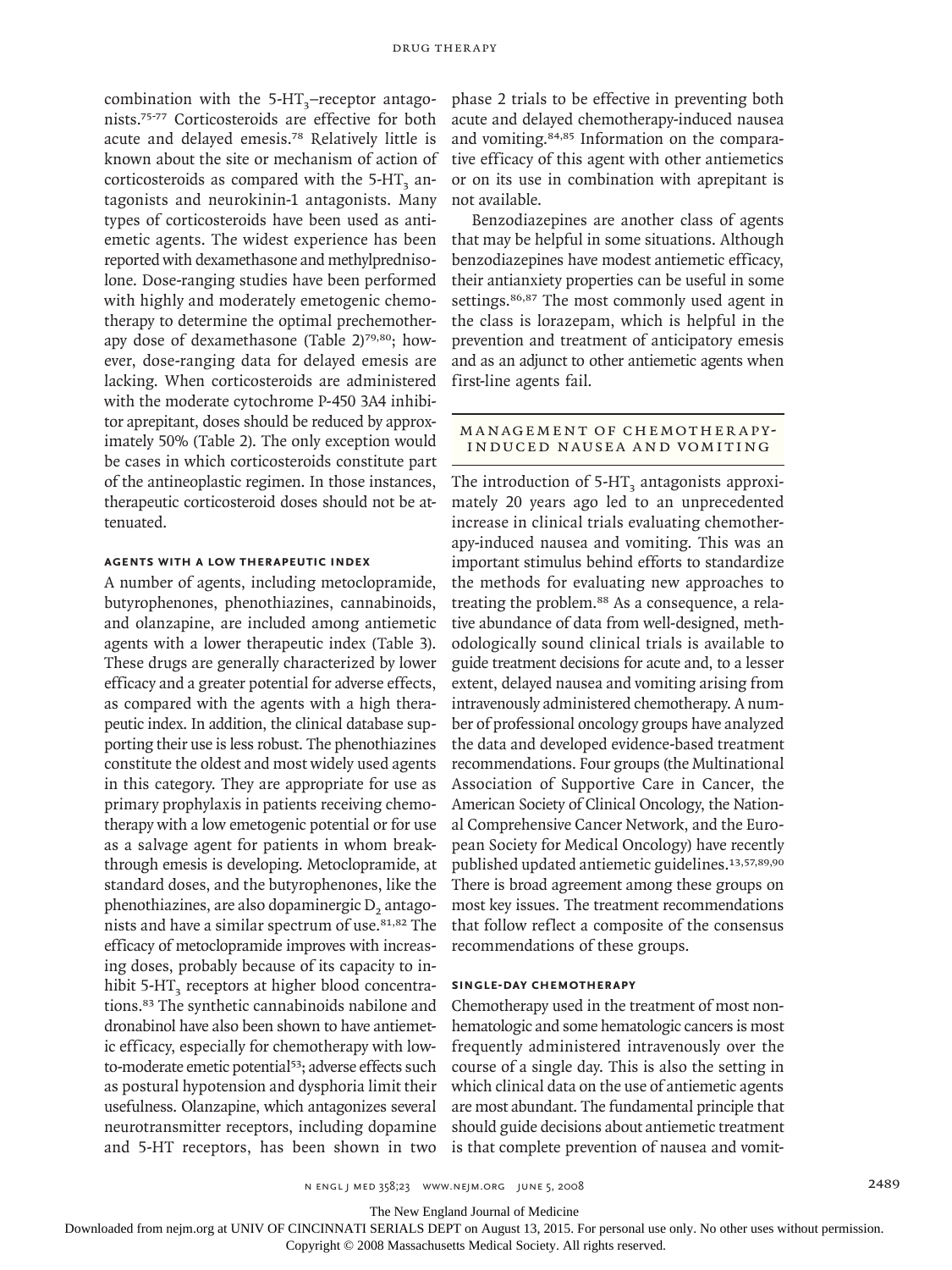ing is the ultimate objective, and it is best accomplished with the use of appropriate, evidence-based preventive treatment. The choice of regimen is guided by two considerations: the emetogenic potential of the chemotherapy and whether there is a substantial risk of delayed nausea and vomiting. There is level 1 evidence<sup>91</sup> - defined as evidence from at least one well-designed, randomized trial with a low false positive (alpha level) error rate — to support specific treatment recommendations in several single-day chemotherapy settings (Table 4).

# *High Emetic Risk*

The combination of a 5-HT<sub>3</sub> antagonist, dexamethasone, and aprepitant is recommended before the administration of chemotherapy that is associated with a high risk of emesis (Table 4). Abundant clinical data support this combination for patients receiving cisplatin-based chemotherapy.13,57 Very limited data are available to support the use of this regimen with other agents that are associated with a high emetic risk; however, professional oncology groups consistently recommend the use of this regimen with all agents for which the risk of emesis is high. Delayed emesis develops in approximately 90% of patients treated with cisplatin in the absence of appropriate prophylaxis.15 Patients receiving chemotherapy with high emetogenic potential should receive a combination of aprepitant on days 2 and 3 and dexamethasone on days 2 to 4 (Table 4). As with acute emesis, this recommendation is primarily based on data with cisplatin.

# *Moderate Emetic Risk*

In patients receiving treatment with an anthracycline and cyclophosphamide, a combination of a 5-HT<sub>3</sub> antagonist, dexamethasone, and aprepitant is recommended before chemotherapy (Table 4).13,57,89,90 Because this chemotherapeutic regimen has a moderate potential for delayed emesis, aprepitant should also be administered on days 2 and 3. With other chemotherapeutic regimens that have moderate emetogenic potential, a combination of a  $5-HT<sub>3</sub>$  antagonist and dexamethasone is recommended before chemotherapy, with a 5-HT<sub>3</sub> antagonist or dexamethasone given alone on days 2 and 3.13,57,89,90 For many chemotherapeutic agents that are associated with a moderate risk of emesis, like those associated with a high risk, there is limited knowledge of the potential for delayed emesis. Nevertheless, prophylactic treatment is recommended.

#### *Low Emetic Risk*

A single dose of dexamethasone before chemotherapy is recommended for agents associated with a low risk of emesis (Table 4).<sup>13,57,89,90</sup> A single dose of a dopaminergic antagonist is another reasonable preventive option.<sup>89</sup> No routine prophylaxis for delayed emesis is indicated. Although guidelines from oncology groups are in agreement with this recommendation, it is not based on prospective clinical trial data.

#### *Minimal Emetic Risk*

No routine prophylaxis for acute or delayed emesis is warranted for chemotherapeutic agents that are associated with a minimal risk of emesis.

# **Other Chemotherapy Settings**

A number of other settings may lead to nausea and vomiting in patients receiving chemotherapeutic agents. Some regimens are administered on multiple, consecutive days. Often, the most emetogenic agents are given on day 1, and for these regimens, single-day antiemetic treatment will suffice. In other instances, such as consecutive-day administration of cisplatin or high-dose regimens used in hematopoietic stem-cell transplantation, different approaches are required. Limited prospective data suggest that daily administration of a 5-HT<sub>2</sub> antagonist and dexamethasone for highly emetogenic, multiple-day chemotherapeutic regimens is most appropriate.<sup>92</sup> The role of aprepitant in such situations has not been defined.

In recent years, there has been increasing use of orally administered antineoplastic agents. Most such agents are dispensed on multiple-day schedules. Although classification of the emetic potential of orally administered antineoplastic agents has been proposed,<sup>93</sup> almost no prospective data are available to guide the use of antiemetic agents in such cases. Thus, treatment remains largely empirical.

Anticipatory emesis also presents a unique challenge. Believed to represent a conditioned reflex in response to poor prior control of emesis, it has become less common because control of chemotherapy-induced nausea and vomiting has improved, starting with the initial cycle of chemotherapy. Behavioral therapy with systematic desensitization, together with benzodiazepines, may be helpful in treating anticipatory emesis, should it occur.<sup>94</sup>

Few prospective data are available to guide treatment decisions when so-called breakthrough

The New England Journal of Medicine

Downloaded from nejm.org at UNIV OF CINCINNATI SERIALS DEPT on August 13, 2015. For personal use only. No other uses without permission.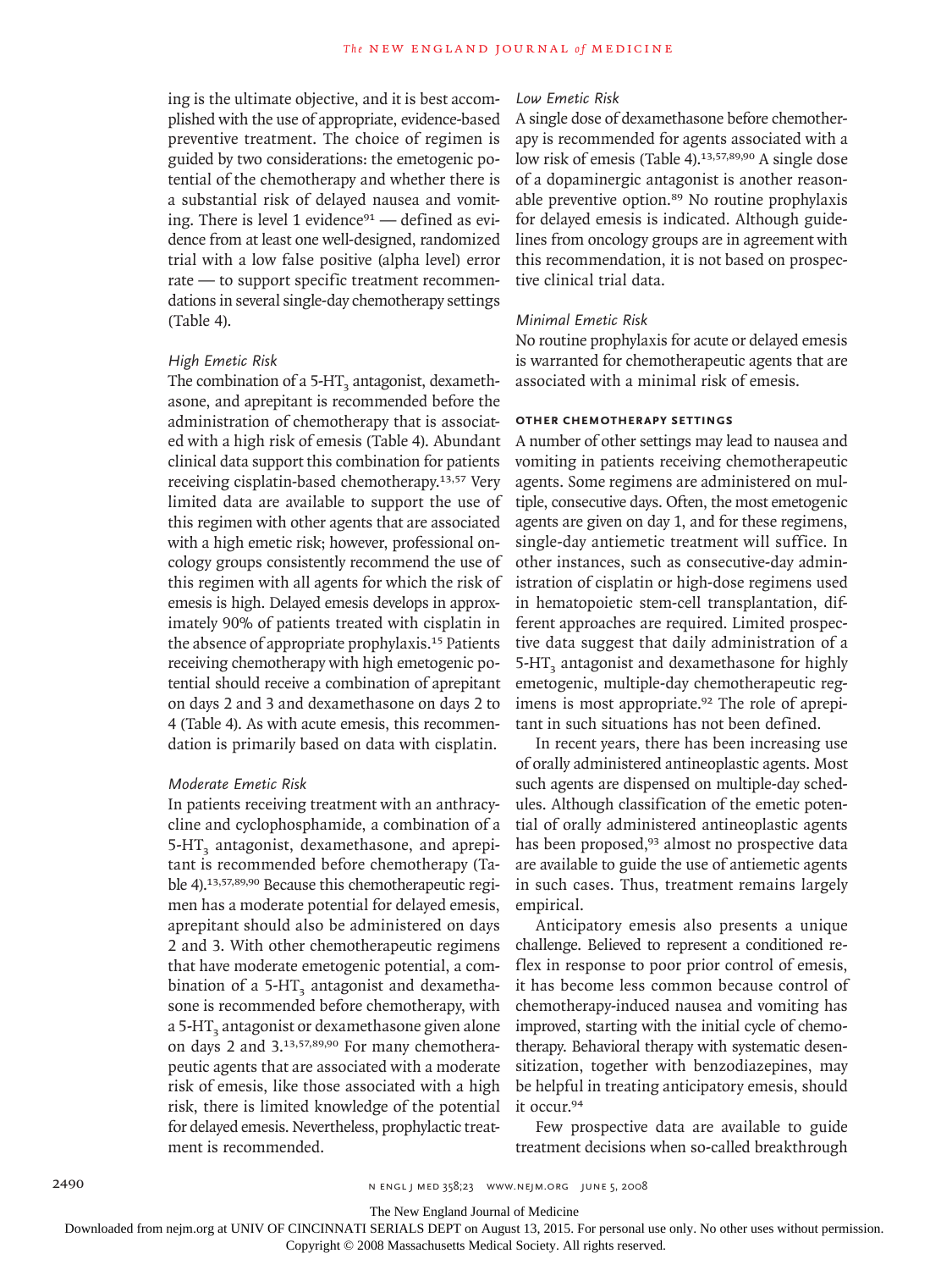| Table 4. Recommended Antiemetic Treatment for Single-Day, Intravenously Administered Chemotherapy. |                                            |                       |                                                                       |                                                                      |  |  |
|----------------------------------------------------------------------------------------------------|--------------------------------------------|-----------------------|-----------------------------------------------------------------------|----------------------------------------------------------------------|--|--|
| <b>Emetogenic Level</b>                                                                            |                                            | <b>Risk of Emesis</b> | Antiemetic Regimen                                                    |                                                                      |  |  |
|                                                                                                    |                                            | %                     | Before Chemotherapy (day 1)                                           | After Chemotherapy                                                   |  |  |
| 1                                                                                                  |                                            | $<$ 10 (minimal)      | None                                                                  | None                                                                 |  |  |
| $\overline{2}$                                                                                     |                                            | $10 - 30$ (low)       | Dexamethasone or prochlor-<br>perazine                                | None                                                                 |  |  |
| 3                                                                                                  |                                            | 31-90 (moderate)      |                                                                       |                                                                      |  |  |
|                                                                                                    | For anthracycline plus<br>cyclophosphamide |                       | $5-HT_{3}$ -receptor antagonist,<br>dexamethasone, and<br>aprepitant* | Aprepitant on days 2 and 3<br>or dexamethasone on<br>days 2 and $3*$ |  |  |
|                                                                                                    | For other regimens                         |                       | $5-HT_3$ -receptor antagonist<br>and dexamethasone <sup>+</sup>       | $5-HT_3$ -receptor antagonist<br>or dexamethasone on<br>days 2 and 3 |  |  |
| 4                                                                                                  |                                            | $>90$ (high)          | $5-HT_{3}$ -receptor antagonist,<br>dexamethasone, and<br>aprepitant* | Dexamethasone on days 2-4<br>and aprepitant on days 2<br>and $3*$    |  |  |

\* The recommendations for aprepitant are supported by level 1 evidence (data from at least one high-quality randomized trial).<sup>91</sup>

† The recommendation for 5-HT3–receptor antagonist and dexamethasone administered on day 1 with emetogenic level 3 chemotherapy is supported by level 1 evidence.

emesis develops, even after oncology group guidelines have been followed. Lack of standardized methods for evaluating breakthrough emesis has hindered the performance of prospective trials. Treatment is largely empirical, with phenothiazines and benzodiazepines often used. There is some evidence that the addition of a dopaminereceptor antagonist may improve antiemetic control in subsequent cycles.95,96

Finally, as strategies to prevent vomiting have become more successful, the problem of nausea has become the major remaining challenge. Control of nausea has consistently lagged behind control of emesis, even with the introduction of newer antiemetic agents.2 This problem is illustrated in a phase 3 trial evaluating the role of aprepitant in patients receiving chemotherapy with an anthracycline combined with cyclophosphamide.<sup>66</sup> The proportion of patients in the aprepitant group who had no vomiting differed significantly from the proportion in the control group (76% vs. 59%). Despite this difference in vomiting, similar proportions of patients used antiemetic rescue medications, implying similar rates of nausea in the two groups. This possibility is supported by results of the nausea assessments. On the basis of scores on visual analogue scales, the rates of both overall and clinically significant nausea were similar in the two groups. New antiemetic treatment strategies are going to be needed to improve the control of nausea.

#### **SUMMARY**

Over the past two decades, more effective and better-tolerated pharmacologic agents have been developed to prevent chemotherapy-induced nausea and vomiting. Selective  $5-HT<sub>3</sub>$  antagonists, neurokinin-1 antagonists, and corticosteroids are at present the most effective therapeutic agents. Despite the progress, uncontrolled vomiting and inadequately controlled nausea remain major problems in a minority of patients. Nonetheless, complete prevention of chemotherapy-induced nausea and vomiting should be a realistic goal for most patients receiving emetogenic chemotherapy.

I thank Paul L. Andrews and Steven M. Grunberg for their insightful and extraordinarily helpful comments and Sarah Francis for her expert editorial assistance with an earlier draft of the manuscript.

The New England Journal of Medicine

Downloaded from nejm.org at UNIV OF CINCINNATI SERIALS DEPT on August 13, 2015. For personal use only. No other uses without permission.

Dr. Hesketh reports receiving consulting fees from Glaxo-SmithKline, Helsinn, Merck, MGI Pharma, Sanofi-Aventis, Schering-Plough, and Solvay; lecture fees from GlaxoSmithKline and Merck; and grant support from Merck, MGI Pharma, and Sanofi-Aventis. No other potential conflict of interest relevant to this article was reported.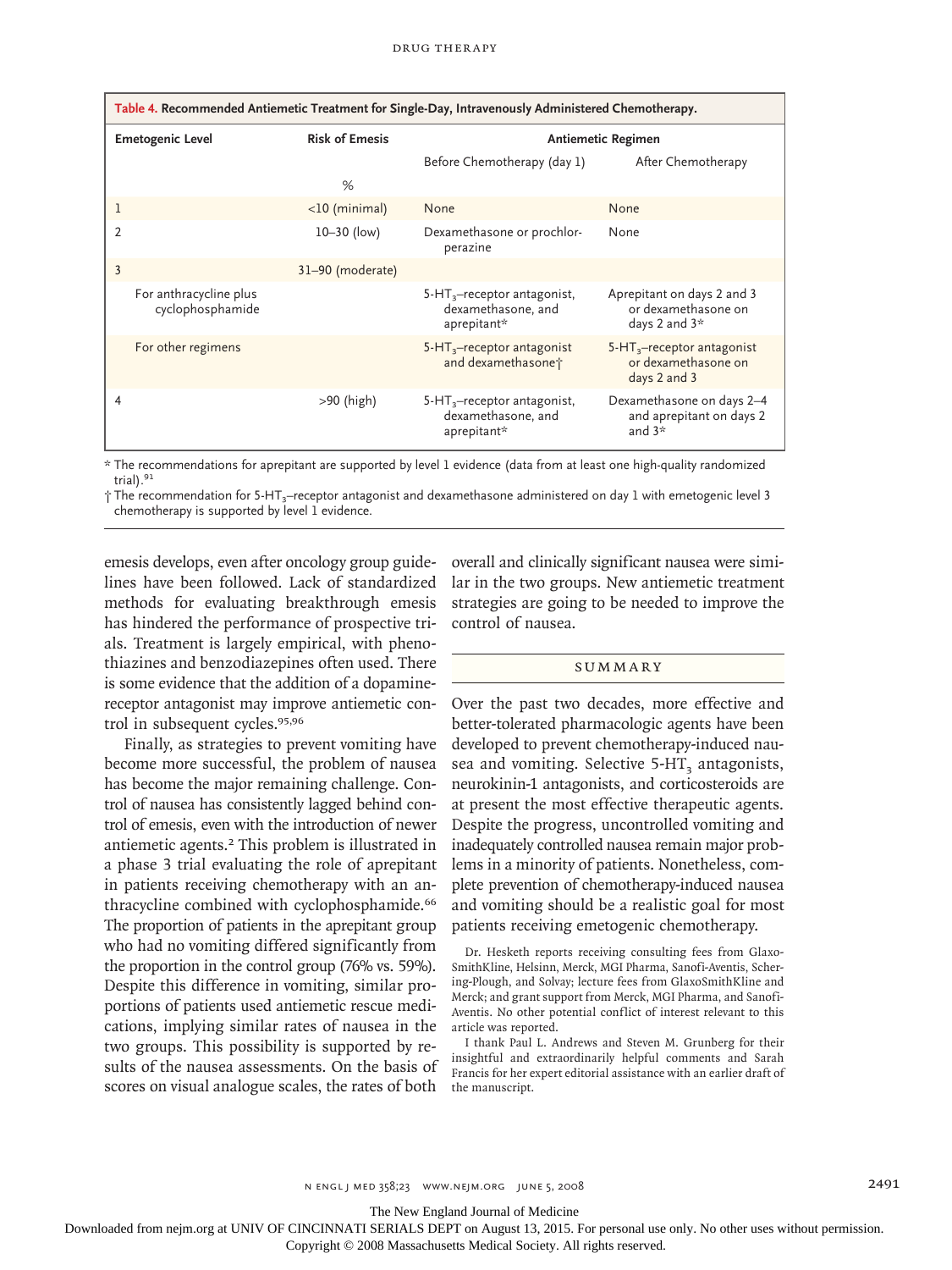#### **References**

1. de Boer-Dennert M, de Wit R, Schmitz PI, et al. Patient perceptions of the sideeffects of chemotherapy: the influence of 5HT<sub>3</sub> antagonists. Br J Cancer 1997;76: 1055-61.

2. Hickok JT, Roscoe JA, Morrow GR, King DK, Atkins JN, Fitch TR. Nausea and emesis remain significant problems of chemotherapy despite prophylaxis with 5-hydroxytryptamine-3 antiemetics: a University of Rochester James P. Wilmot Cancer Center Community Clinical Oncology Program Study of 360 cancer patients treated in the community. Cancer 2003;97: 2880-6.

Lindley CM, Hirsch JD, O'Neill CV, **3.** Transau MC, Gilbert CS, Osterhaus JT. Quality of life consequences of chemotherapy-induced emesis. Qual Life Res 1992;1:331-40.

Bloechl-Daum B, Deuson RR, Mavros **4.** P, Hansen M, Herrstedt J. Delayed nausea and vomiting continue to reduce patients' quality of life after highly and moderately emetogenic chemotherapy despite antiemetic treatment. J Clin Oncol 2006;24: 4472-8.

Ihbe-Heffinger A, Ehlken B, Bernard **5.** R, et al. The impact of delayed chemotherapy-induced nausea and vomiting on patients, health resource utilization and costs in German cancer centers. Ann Oncol 2004;15:526-36.

Pollera CF, Giannarelli D. Prognostic **6.** factors influencing cisplatin-induced emesis: definition and validation of a predictive logistic model. Cancer 1989;64:1117-  $22.$ 

7. du Bois A, Meerpohl HG, Vach W, Kommoss FG, Fenzl E, Pfleiderer A. Course, patterns, and risk-factors for chemotherapy-induced emesis in cisplatin-pretreated patients: a study with ondansetron. Eur J Cancer 1992;28:450-7.

Hesketh P, Navari R, Grote T, et al. **8.** Double-blind, randomized comparison of the antiemetic efficacy of intravenous dolasetron mesylate and intravenous ondansetron in the prevention of acute cisplatin-induced emesis in patients with cancer. J Clin Oncol 1996;14:2242-9.

9. Osoba D, Zee B, Pater J, Warr D, Latreille J, Kaizer L. Determinants of postchemotherapy nausea and vomiting in patients with cancer. J Clin Oncol 1997;15: 116-23.

10. Roscoe JA, Bushunnow P, Morrow GR, et al. Patient experience is a strong predictor of severe nausea after chemotherapy: a University of Rochester Community Clinical Oncology Program study of patients with breast carcinoma. Cancer 2004;101:2701-8.

11. Hesketh PJ. Defining the emetogenicity of cancer chemotherapy regimens: relevance to clinical practice. Oncologist 1999;4:191-6.

12. Hesketh PJ, Kris MG, Grunberg SM, et

al. Proposal for classifying the acute emetogenicity of cancer chemotherapy. J Clin Oncol 1997;15:103-9.

13. Roila F, Hesketh PJ, Herrstedt J, et al. Prevention of chemotherapy- and radiotherapy-induced emesis: results of the 2004 Perugia International Antiemetic Consensus Conference. Ann Oncol 2006;17:20-8. 14. Kris MG, Cubeddu LX, Gralla RJ, et al. Are more antiemetic trials with a placebo necessary? Report of patient data from randomized trials of placebo antiemetics with cisplatin. Cancer 1996;78:2193-8.

15. Kris MG, Gralla RJ, Clark RA, et al. Incidence, course, and severity of delayed nausea and vomiting following the administration of high-dose cisplatin. J Clin Oncol 1985;3:1379-84.

16. Tavorath R, Hesketh PJ. Drug treatment of chemotherapy-induced delayed emesis. Drugs 1996;52:639-48.

17. Roila F, Donati D, Tamberi S, Margutti G. Delayed emesis: incidence, pattern, prognostic factors and optimal treatment. Support Care Cancer 2002;10:88-95.

18. Morrow GR, Roscoe JA, Kirshner JJ, Hynes HE, Rosenbluth RJ. Anticipatory nausea and vomiting in the era of  $5-HT<sub>3</sub>$ antiemetics. Support Care Cancer 1998;6: 244-7.

19. Andrews PL, Rudd JA. Mechanisms of acute, delayed, and anticipatory emesis induced by anticancer therapies. In: Hesketh P, ed. Management of nausea and vomiting in cancer and cancer treatment. Boston: Jones and Bartlett, 2005:15-66.

20. Miller AD. Central mechanisms of vomiting. Dig Dis Sci 1999;44:Suppl:39S-43S.

21. Hornby PJ. Central neurocircuitry associated with emesis. Am J Med 2001;111: Suppl 8A:106S-112S.

22. Sanger GJ, Andrews PL. Treatment of nausea and vomiting: gaps in our knowledge. Auton Neurosci 2006;129:3-16.

Wang SC, Borison HL. The vomiting **23.** center: a critical experimental analysis. Arch Neurol Psychiatry 1950;63:928-41.

24. Miller AD, Wilson VJ. "Vomiting center" reanalyzed: an electrical stimulation study. Brain Res 1983;270:154-8.

25. Miller AD, Grelot S. Neural control of respiratory muscle activation during vomiting. In: Miller AD, Bianchi AL, Bishop BP, eds. Neural control of the respiratory muscles, Boca Raton, FL: CRC Press, 1997:239-48.

26. Fukuda H, Koga T. Non-respiratory neurons in the Bötzinger complex exhibiting appropriate firing patterns to generate the emetic act in dogs. Neurosci Res 1992;14:180-94.

27. Koga T, Fukuda H. Neurons in the nucleus of the solitary tract mediating inputs from vagal afferents and the area postrema to the pattern generator for the emetic act in dogs. Neurosci Res 1992; 14:166-79.

Andrews PL, Davis CJ, Bingham S, **28.** Davidson HI, Hawthorn J, Maskell L. The abdominal visceral innervation and the emetic reflex: pathways, pharmacology, and plasticity. Can J Physiol Pharmacol 1990;68:325-45.

Andrews PL, Sanger GJ. Abdominal **29.** vagal afferent neurons: an important target for the treatment of gastrointestinal dysfunction. Curr Opin Pharmacol. 2002;2: 650-6.

30. Miller AD, Leslie RA. The area postrema and vomiting. Front Neuroendocrinol 1994;15:301-20.

31. Borison HL. Area postrema: chemoreceptor circumventricular organ of the medulla oblongata. Prog Neurobiol 1989;32: 351-90.

32. Higgins GA, Kilpatrick GJ, Bunce KT, Jones BJ, Tyers MB. 5-HT<sub>3</sub> receptor antagonists injected into the area postrema inhibit cisplatin-induced emesis in the ferret. Br J Pharmacol 1989;97:247-55.

33. Carpenter DO, Briggs DB, Strominger N. Responses of neurons of canine area postrema to neurotransmitters and peptides. Cell Mol Neurobiol 1983;3:113-26. *Idem.* Peptide-induced emesis in dogs. **34.**

Behav Brain Res 1984;11:277-81.

35. Zagon A, Totterdell S, Jones RS. Direct projections from the ventrolateral medulla oblongata to the limbic forebrain: anterograde and retrograde tract-tracing studies in the rat. J Comp Neurol 1994;340: 445-68.

36. Strominger NL, Knox AP, Carpenter DO. The connectivity of the area postrema in the ferret. Brain Res Bull 1994;33:33-47. [Erratum, Brain Res Bull 1994;33(5):I.]

37. Horn CC, Ciucci M, Chaudhury A. Brain Fos expression during 48 h after cisplatin treatment: neural pathways for acute and delayed visceral sickness. Auton Neurosci 2007;132:44-51.

38. Leslie RA, Shah Y, Thejomayen M, Murphy KM, Robertson HA. The neuropharmacology of emesis: the role of receptors in neuromodulation of nausea and vomiting. Can J Physiol Pharmacol 1990;68:279-88.

Endo T, Minami M, Hirafuji M, et al. **39.** Neurochemistry and neuropharmacology of emesis — the role of serotonin. Toxicology 2000;153:189-201.

40. Moertel CG, Reitemeier RJ, Gage RP. A controlled clinical evaluation of antiemetic drugs. JAMA 1963;186:116-8.

41. Saller R, Hellenbrecht D. High doses of metoclopramide or droperidol in the prevention of cisplatin-induced emesis. Eur J Cancer Clin Oncol. 1986;22:1199- 203.

42. Miner WD, Sanger GJ, Turner DH. Evidence that 5-hydroxytryptamine3 receptors mediate cytotoxic drug and radiation-evoked emesis. Br J Cancer 1987; 56:159-62.

43. Fozard JR. Neuronal 5-HT receptors

2492 n engl j med 358;23 www.nejm.org june 5, 2008

The New England Journal of Medicine

Downloaded from nejm.org at UNIV OF CINCINNATI SERIALS DEPT on August 13, 2015. For personal use only. No other uses without permission.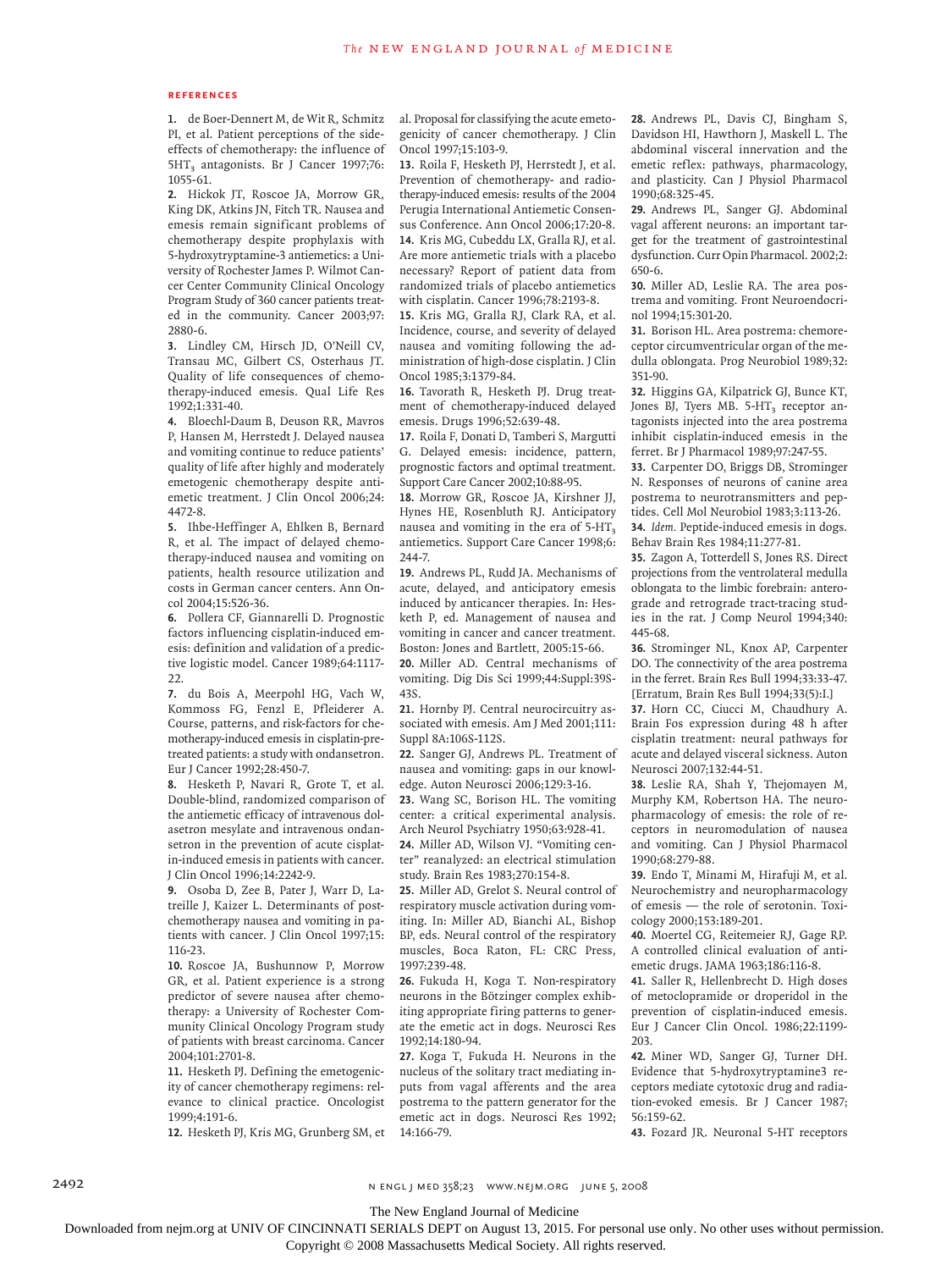in the periphery. Neuropharmacology 1984;23:1473-86.

44. Kilpatrick GJ, Jones BJ, Tyers MB. Binding of the 5-HT<sub>3</sub> ligand, [3H]GR65630, to rat area postrema, vagus nerve and the brains of several species. Eur J Pharmacol 1989;159:157-64.

Fukui H, Yamamoto M, Sato S. Vagal **45.** afferent fibers and peripheral 5-HT<sub>3</sub> receptors mediate cisplatin-induced emesis in dogs. Jpn J Pharmacol 1992;59:221-6.

46. Saito R, Takano Y, Kamiya HO. Roles of substance P and NK(1) receptor in the brainstem in the development of emesis. J Pharmacol Sci 2003;91:87-94.

47. Severini C, Improta G, Falconieri-Erspamer G, Salvadori S, Erspamer V. The tachykinin peptide family. Pharmacol Rev 2002;54:285-322.

Andrews PLR, Rudd JA. The role of **48.** tachykinins and the tachykinin NK1 receptor in nausea and emesis. In: Holzer P, ed. Handbook of experimental pharmacology. New York: Springer, 2004:359- 440.

Quartara L, Maggi CA. The tachyki-**49.** nin NK1 receptor. Part II: distribution and pathophysiological roles. Neuropeptides 1998;32:1-49.

Bountra C, Bunce K, Dale T, et al. **50.** Anti-emetic profile of a non-peptide neurokinin NK1 receptor antagonist, CP-99,994, in ferrets. Eur J Pharamacol 1993; 249(1):R3-R4.

**51.** Tattersall FD, Rycroft W, Hargreaves RJ, Hill RG. The tachykinin NK1 receptor antagonist CP-99,994 attenuates cisplatin induced emesis in the ferret. Eur J Pharmacol 1993;250:R5-R6.

**52.** Tattersall FD, Rycroft W, Francis B, et al. Tachykinin NK1 receptor antagonists act centrally to inhibit emesis induced by the chemotherapeutic agent cisplatin in ferrets. Neuropharmacology 1996;35: 1121-9.

53. Tramèr MR, Carroll D, Campbell FA, Reynolds DJ, Moore RA, McQuay HJ. Cannabinoids for control of chemotherapy induced nausea and vomiting: quantitative systematic review. BMJ 2001;323:16- 21.

**54.** Use of 5-HT<sub>3</sub> receptor antagonists in patients receiving moderately or highly emetogenic chemotherapy. Practice guideline report no. 12-3. Toronto: Cancer Care Ontario, 2003. (Accessed May 12, 2008, at http://www.cancercare.on.ca/pdf/pebc12\_ 3f.pdf.)

55. del Giglio A, Soares HP, Caparroz C, Castro PC. Granisetron is equivalent to ondansetron for prophylaxis of chemotherapy-induced nausea and vomiting: results of a meta-analysis of randomized controlled trials. Cancer 2000;89:2301-8. **56.** Jordan K, Hinke A, Grothey A, Schmoll HJ. Granisetron versus tropisetron for prophylaxis of acute chemotherapy-induced emesis: a pooled analysis. Support Care Cancer 2005;13:26-31.

57. Kris MG, Hesketh PJ, Somerfield MR,

et al. American Society of Clinical Oncology guideline for antiemetics in oncology: update 2006. J Clin Oncol 2006;24:2932- 47. [Erratum, J Clin Oncol 2006;24:5341-2.] Geling O, Eichler H-G. Should 5-hy-**58.** droxytryptamine-3 receptor antagonists be administered beyond 24 hours after chemotherapy to prevent delayed emesis? Systematic re-evaluation of clinical evidence and drug cost implications. J Clin Oncol 2005;23:1289-94.

**59.** Tonini G, Vincenzi B, Santini D. New drugs for chemotherapy-induced nausea and vomiting: focus on palonosetron. Expert Opin Drug Metab Toxicol 2005;1: 143-9.

Gralla R, Lichinitser M, Van Der Vegt **60.** S, et al. Palonosetron improves prevention of chemotherapy-induced nausea and vomiting following moderately emetogenic chemotherapy: results of a double-blind randomized phase III trial comparing single doses of palonosetron with ondansetron. Ann Oncol 2003;14:1570-7.

Eisenberg P, Figueroa-Vadillo J, Zamo-**61.** ra R, et al. Improved prevention of moderately emetogenic chemotherapy-induced nausea and vomiting with palonosetron, a pharmacologically novel 5-HT<sub>3</sub> receptor antagonist: results of a phase III, singledose trial versus dolasetron. Cancer 2003; 98:2473-82.

Aapro MS, Grunberg SM, Manikhas **62.** GM, et al. A phase III, double-blind, randomized trial of palonosetron compared with ondansetron in preventing chemotherapy-induced nausea and vomiting following highly emetogenic chemotherapy. Ann Oncol 2006;17:1441-9.

Hesketh PJ, Grunberg SM, Gralla RJ, **63.** et al. The oral neurokinin-1 antagonist aprepitant for the prevention of chemotherapy-induced nausea and vomiting: a multinational, randomized, double-blind, placebo-controlled trial in patients receiving high-dose cisplatin — the Aprepitant Protocol 052 Study Group. J Clin Oncol 2003;21:4112-9.

Poli-Bigelli S, Rodrigues-Pereira J, **64.** Carides AD, et al. Addition of the neurokinin-1 receptor antagonist aprepitant to standard antiemetic therapy improves control of chemotherapy induced nausea and vomiting: results from a randomized, double-blind, placebo-controlled trial in Latin America. Cancer 2003;97:3090-8.

Schmoll HJ, Aapro MS, Poli-Bigelli S, **65.** et al. Comparison of an aprepitant regimen with a multiple-day ondansetron regimen, both with dexamethasone, for antiemetic efficacy in high-dose cisplatin treatment. Ann Oncol 2006;17:1000-6.

Warr DG, Hesketh PJ, Gralla RJ, et al. **66.** Efficacy and tolerability of aprepitant for the prevention of chemotherapy-induced nausea and vomiting in patients with breast cancer after moderately emetogenic chemotherapy. J Clin Oncol 2005;23: 2822-30. [Erratum, J Clin Oncol 2005;23: 5851.]

**67.** de Wit R, Herrstedt J, Rapoport B, et al. The oral NK(1) antagonist, aprepitant, given with standard antiemetics provides protection against nausea and vomiting over multiple cycles of cisplatin-based chemotherapy: a combined analysis of two randomised, placebo-controlled phase III clinical trials. Eur J Cancer 2004;40:403- 10.

Herrstedt J, Muss HB, Warr DG, et al. **68.** Efficacy and tolerability of aprepitant for the prevention of chemotherapy-induced nausea and emesis over multiple cycles of moderately emetogenic chemotherapy. Cancer 2005;104:1548-55. [Erratum, Cancer 2006;106:1641.]

Sanchez RI, Wang RW, Newton DJ, et **69.** al. Cytochrome P450 3A4 is the major enzyme involved in the metabolism of the substance P receptor antagonist aprepitant. Drug Metab Dispos 2004;32:1287-92. **70.** McCrea JB, Majumdar AK, Goldberg MR, et al. Effects of the neurokinin 1 receptor antagonist aprepitant on the pharmacokinetics of dexamethasone and methylprednisolone. Clin Pharmacol Ther 2003; 74:17-24.

**71.** Nygren P, Hande K, Petty KJ, et al. Lack of effect of aprepitant on the pharmacokinetics of docetaxel in cancer patients. Cancer Chemother Pharmacol 2005; 55:609-16.

Loos WJ, de Wit R, Freedman SJ, et al. **72.** Aprepitant when added to a standard antiemetic regimen consisting of ondansetron and dexamethasone does not affect vinorelbine pharmacokinetics in cancer patients. Cancer Chemother Pharmacol 2007;59:407-12.

**73.** Depré M, Van Hecken A, Oeyen M, et al. Effect of aprepitant on the pharmacokinetics and pharmacodynamics of warfarin. Eur J Clin Pharmacol 2005;61:341- 6.

Aapro MS, Alberts DS. High-dose **74.** dexamethasone for prevention of cisplatin-induced vomiting. Cancer Chemother Pharmacol 1981;7:11-4.

**75.** Hesketh PJ, Harvey WH, Harker WG, et al. A randomized, double-blind comparison of intravenous ondansetron alone and in combination with intravenous dexamethasone in the prevention of high-dose cisplatin-induced emesis. J Clin Oncol 1994; 12:596-600.

The Italian Group for Antiemetic Re-**76.** search. Dexamethasone, granisetron, or both for the prevention of nausea and vomiting during chemotherapy for cancer. N Engl J Med 1995;332:1-5.

77. Latreille J, Stewart D, Laberge F, et al. Dexamethasone improves the efficacy of granisetron in the first 24 h following high-dose cisplatin chemotherapy. Support Care Cancer 1995;3:307-12.

Ioannidis JP, Hesketh PJ, Lau J. Con-**78.** tribution of dexamethasone to control of chemotherapy-induced nausea and vomiting: a meta-analysis of randomized evidence. J Clin Oncol 2000;18:3409-22.

n engl j med 358;23 www.nejm.org june 5, 2008 2493

The New England Journal of Medicine

Downloaded from nejm.org at UNIV OF CINCINNATI SERIALS DEPT on August 13, 2015. For personal use only. No other uses without permission.